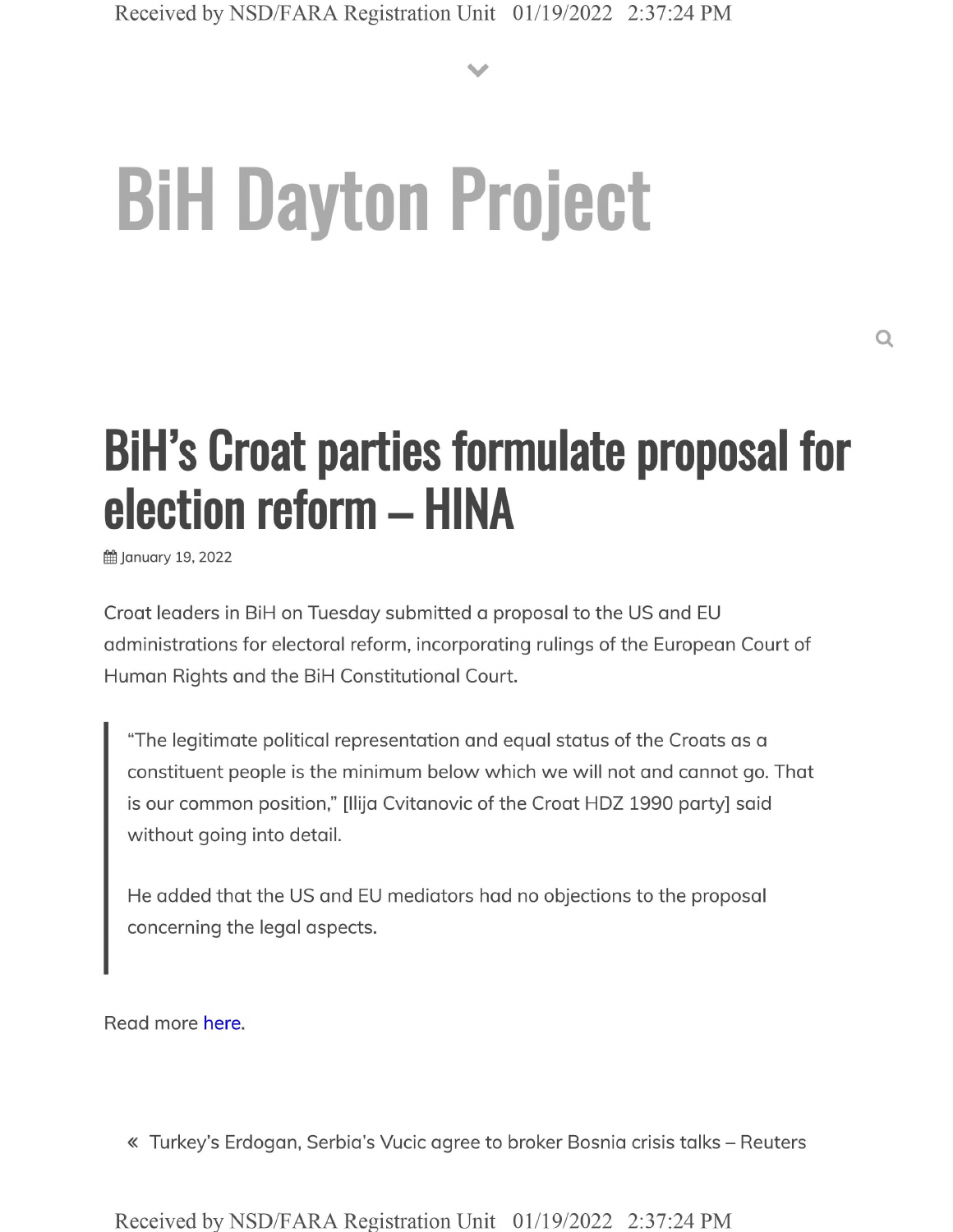## **RELATED POSTS**



**Turkey's Erdogan, Serbia's Vucic agree to broker Bosnia crisis talks - Reuters**

g January 19, 2022



**Croatian President: Dodik is our partner in Bosnia - HINA**

§§ January 18, 2022



**Dodik to Jerusalem Post: RS will respect everything written in the BiH Constitution**

Received by NSD/FARA Registration Unit 01/19/2022 2:37:24 PM